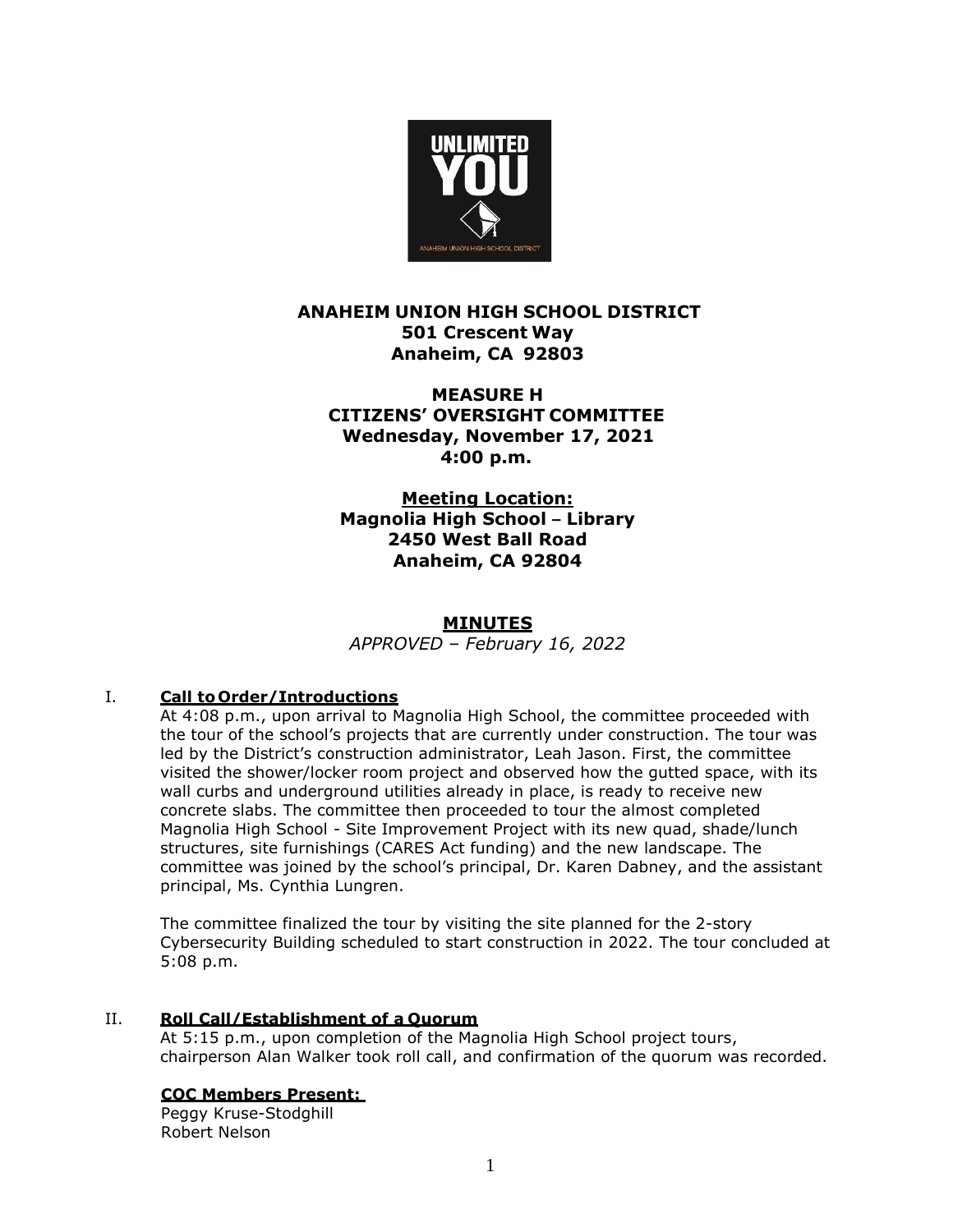Patricia Rich Grantt Rowan Alan Walker (Chairperson)

#### **COC Members Absent:**

Blanca Jauregui

#### **AUHSD Staff and Consultants Present:**

Leah Jason Jamie Lungren Patricia Neely Karen Orr Kunal Shah (Consultant)

#### **Members of the Public Present:**

Sandy Walker

### III. **Adoption of Agenda and Approval of Minutes**

Committee member Peggy Kruse-Stogdhill made a motion that was seconded by committee member Grantt Rowan to adopt the agenda of the November 17, 2021, COC meeting. All committee members agreed and the agenda was adopted.

Committee member Peggy Kruse-Stogdhill made a motion that was seconded by committee member Grantt Rowan to approve the draft minutes of the September 23, 2021, COC meeting. All committee members agreed and the minutes were approved.

### IV. **Public Comment**

There were no public comments.

### V. **Staff Update on Measure H Program**

The presentation started with Kunal Shah discussing the completion status on Dale Junior High School's modernization/new construction project, and the Polaris (New Cambridge Virtual Academy – Opened August 2020) modernization project. As a recap, the \$46M project was awarded to Pinner Construction in March 2019. Phase 1, which encompasses the modernization of Buildings 200, 300, 400, 500, 500A, 600, 700, Polaris and the Quad, is complete with minor punch list work underway. Phase 2, the new 2-story Administration, Labs, Classrooms and Library Building, and the new band Building, is complete with minor punch list work in progress. This CBA project is within its overall project budget, and trending behind its original substantial completion date of February 2021. There are various reasons as to why the completion is trending behind schedule, one of them being supply chain issues with materials. Patricia Neely informed that due to almost complete status of the project, future updates would only include financial closeout information until such time the contract is presented to the Board of Trustees for the filing of the Notice of Completion with the County Recorder's Office.

Kunal Shah discussed the new \$12M, Phase 2 Measure H project at Ball Junior High School. The project, which was awarded in October 2020, consists of the modernization of the Administration Building, the replacement of underground utilities, site security fencing and gates, landscape and irrigation, a new quad with shade structures, select restroom upgrades, and the reconstruction of the main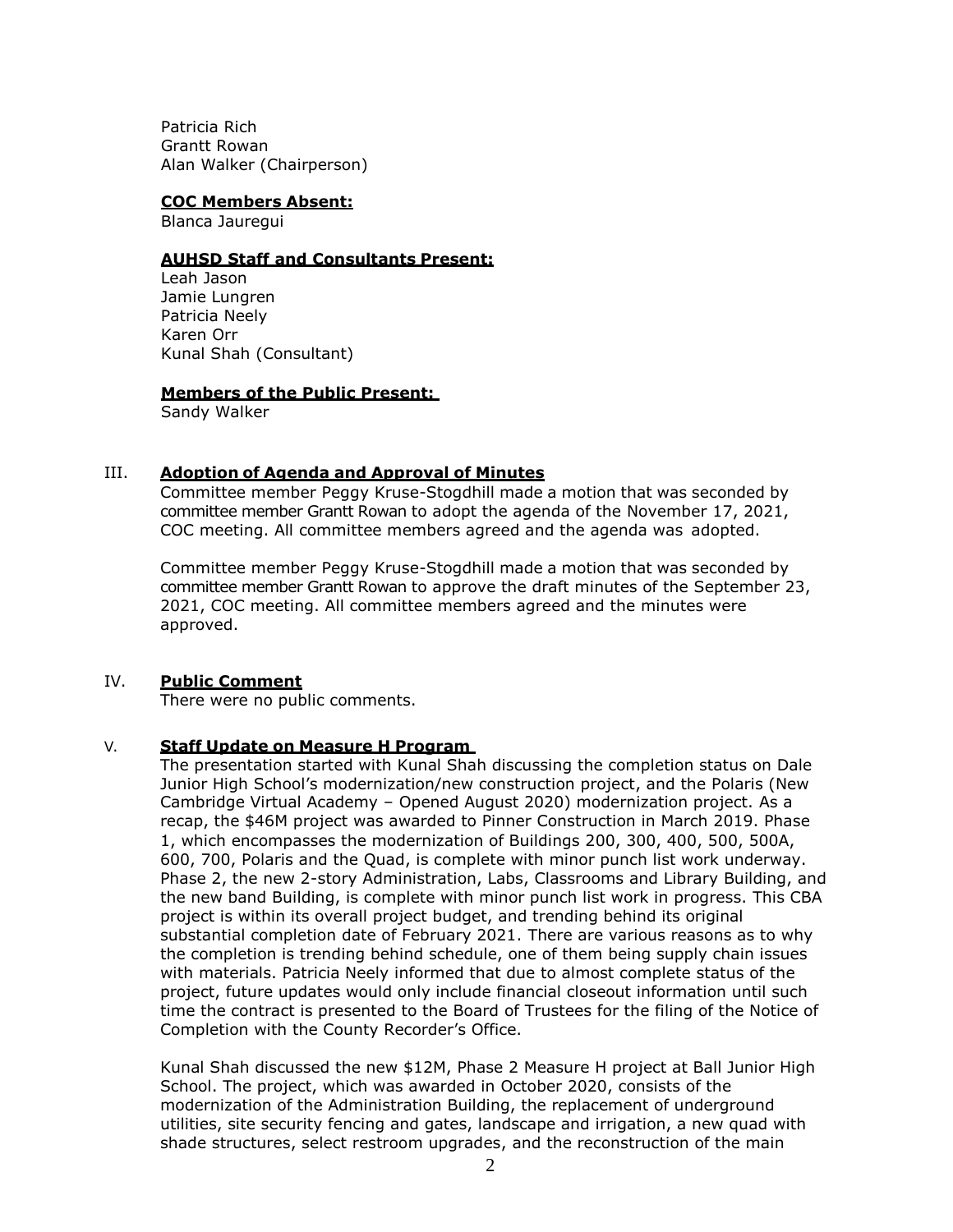parking lot. This project is currently under construction, on schedule and within budget (Expended to Date: \$8.3M). It is scheduled to complete in January 2022. This is a project that should be scheduled for the COC's visit in Spring 2022.

Kunal Shah discussed the new \$17M, Measure H project at Sycamore Junior High School. The project, which was awarded in October 2020, consists of the modernization of the Administration Building, the replacement of underground utilities, site security fencing and gates, landscape and irrigation, a new quad with shade structures, select restroom upgrades, and the reconstruction/reconfiguration of the main parking lot and horseshoe lot. The project includes the relocation of existing portable buildings on campus for community use. This project is currently under construction, on schedule and within budget (Expended to Date: \$8.1M). It is scheduled to complete in March 2022. This is a project that should be scheduled for the COC's visit in Spring 2022.

Leah Jason discussed the new \$13.5M, Measure H Site Improvement project at Magnolia High School. The project, which was awarded in July 2020, consists of the replacement of underground utilities, site security fencing and gates, landscape and irrigation, a new quad with shade structures, site lighting, select restroom upgrades, and new tennis courts. This project is currently under construction, on schedule and within budget (Expended to Date: \$9.5M). It is scheduled to complete in January 2022. The COC observed the work that had been accomplished earlier in the afternoon prior to the meeting.

Leah Jason discussed the new \$8.5M, Measure H Shower/Locker Room Modernization project at Magnolia High School. The project, which was awarded in May 2021, consists of the modernization of Boys and Girls shower/locker rooms, coaches' offices, team rooms, restrooms, and wrestling room. This project is currently under construction, and has a contract completion date of May 2022. Ms. Jason explained that very little had been expended to date due the fact that a schedule of values was required for acceptance prior to the processing of a payment application. The COC observed the work that had been accomplished earlier in the afternoon prior to the meeting.

Also discussed was the Measure H Video Surveillance Solution project. Patricia Neely explained that this is a Districtwide project, which provides cameras with recording capabilities at all schools and at the District Office. All twenty sites are currently operational. The contract was awarded in December 2018, and is scheduled to close out, within budget, in January 2022.

Jamie Lungren reported on the closeout of the \$1.4M iLab project. Ms. Lungren informed that barring minor supply chain issues and pending training of audiovisual systems for the iLab staff, the project is substantially complete with an expenditure to date of \$1.1M.

Patricia Neely discussed the next round of upcoming Measure H projects as follows:

- Magnolia HS New Construction Cyber Security Building Project
	- o Status: DSA Review with an Anticipated Approval Date of December 2021
	- o Budget: \$38M
- Magnolia HS Band Building Modernization Project
	- o Status: Planning in Progress
- Western HS Practice Field
	- o Status: Planning in Progress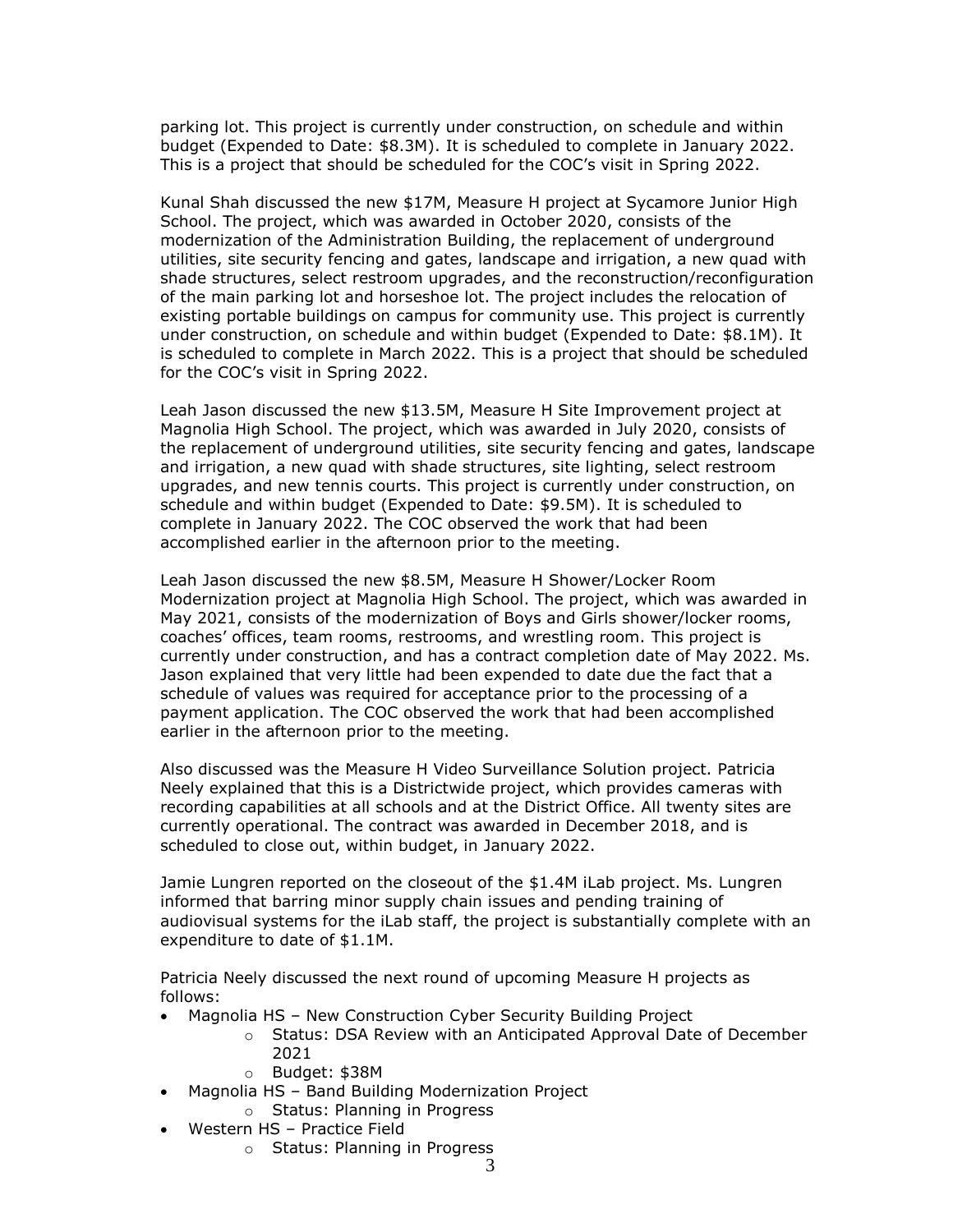- o Budget: \$6M
- Western HS Security Fence and Site Development Project:
	- o Budget: \$9.5
	- o Planning Starts February 2022
- Orangeview JHS Site Improvement Project
- o Planning Starts February 2022 • Hope School Site Improvement Project
	- o Planning Starts February 2022
- Gilbert High School Site Improvement Project:
	- o Status: Coming Soon

Patricia Neely discussed the status of the 21st Century classroom furniture implementation. She informed that 585 classrooms received furniture since 2015 and that 39 classrooms remain to receive furniture in accordance with the Measure H project list.

At 6:15 p.m., chairperson Alan Walker and member of the public Sandy Walker left the meeting due to a previous commitment. Committee member Robert Nelson assumed the role of chairperson through the end of the meeting.

The list of completed Measure H projects are summarized in the project update. Patricia Neely and Jamie Lungren gave an update on the status of the District's pursuit of state funding under the School Facility Program.

Led by Karen Orr, the District's new executive director of Fiscal Services, the committee received an update on bond income and expenditures through October 31, 2021. She explained that for clarity and ease, the balances for all three bond issuances are summarized on the project update. The detail of the income and the expenditures are found on the reports.

### VI. **Discussion/Information Items**

Patricia Neely discussed that LPA, an architectural firm, was Board approved in October to update the 2014 Facilities Master Plan (FMP) in preparation for the possibility of pursuing another bond measure in November 2022. The process to prepare and adopt the new FMP will take approximately six months. The COC will be invited to attend committee stakeholder meetings.

Patricia Neely also informed that in November, the Board of Trustees would be approving a pool of architectural and engineering firms for the planning/design of the District's upcoming projects.

The COC decided to table the discussion of the review/amendment of the by-laws until the next meeting in February to ensure chairperson Alan Walker would be part of the discussion.

Patricia Neely informed that due to the topics of the next COC meeting ("draft" Annual Report and Auditor presentation), a project update would not be provided.

#### VII. **Review Future Meeting Dates**

The committee discussed setting up the next COC meeting for Monday, February 7, 2022, at 4:00 p.m., at Western High School's iLab.